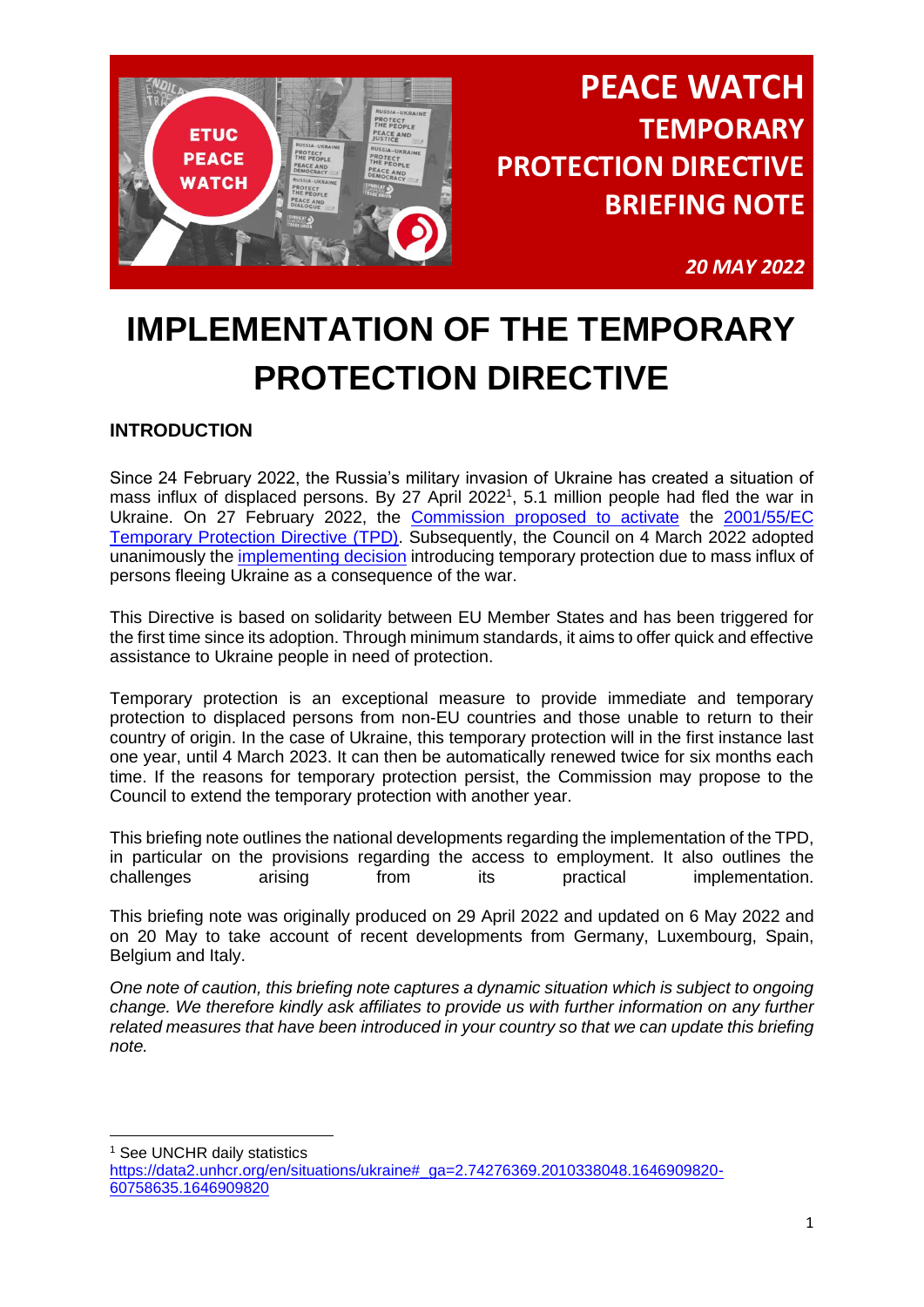

*20 MAY 2022*

## **AUSTRIA (ÖGB)**

The Austrian unemployment service AMS, which has a triparty administrative council, implemented the "mass influx directive". This includes Ukrainian citizens, asylum seekers and stateless persons from the Ukraine, who were forced to flee; their family members (spouses, partners, underaged children and other close relatives); Ukrainian citizens, who had the allowance to live and work in Austria and are not able to go back. Up to this point the right to residence exists until 3<sup>rd</sup> of March 2023 but it is possible to prolong this right.

Furthermore, the Austrian Trade Union federation is working with the government and social partners to find good rules/ laws/ guidelines for a swift but high-quality recognition of qualifications, the access to German language courses and access to education and vocational training for Ukrainian youth.

## **CZECH REPUBLIC (ČMKOS)**

The Czech executive has managed to fully implement the essential aspects of the TPD and additional supportive measures are being drafted and adopted. Refugees that receive the status of temporary protection are provided with full free access to the Czech labour market, public health insurance system, education system and additional assistance, regarding for example accommodation or financial aid.

The main challenge remains to be the full registration of all refugees from Ukraine residing in or moving to Czech Republic so they could be granted temporary protection status. There is a large Ukrainian diaspora in the country and a significant part of the refugees have simply moved in with their relatives or friends without notifying public authorities, remaining undocumented and potentially vulnerable to exploitation. Additional practical challenges are the shrinking of available suitable housing capacity and overburdening of workforce in healthcare, education and public administrative related to migration, employment and social security. Newly arising issue is the proving and recognition of qualifications of the Ukrainian refugees that would allow them to pick suitable jobs according to their skills.

## **BULGARIA (CITUB)**

Ukrainians and their family members who have received temporary protection, asylum or international protection in Bulgaria have the right to work in the country without a permit. Persons with refugee or humanitarian status can register as jobseekers with the Labour Office at their permanent or current address.

Ukrainian citizens under temporary protection have the right: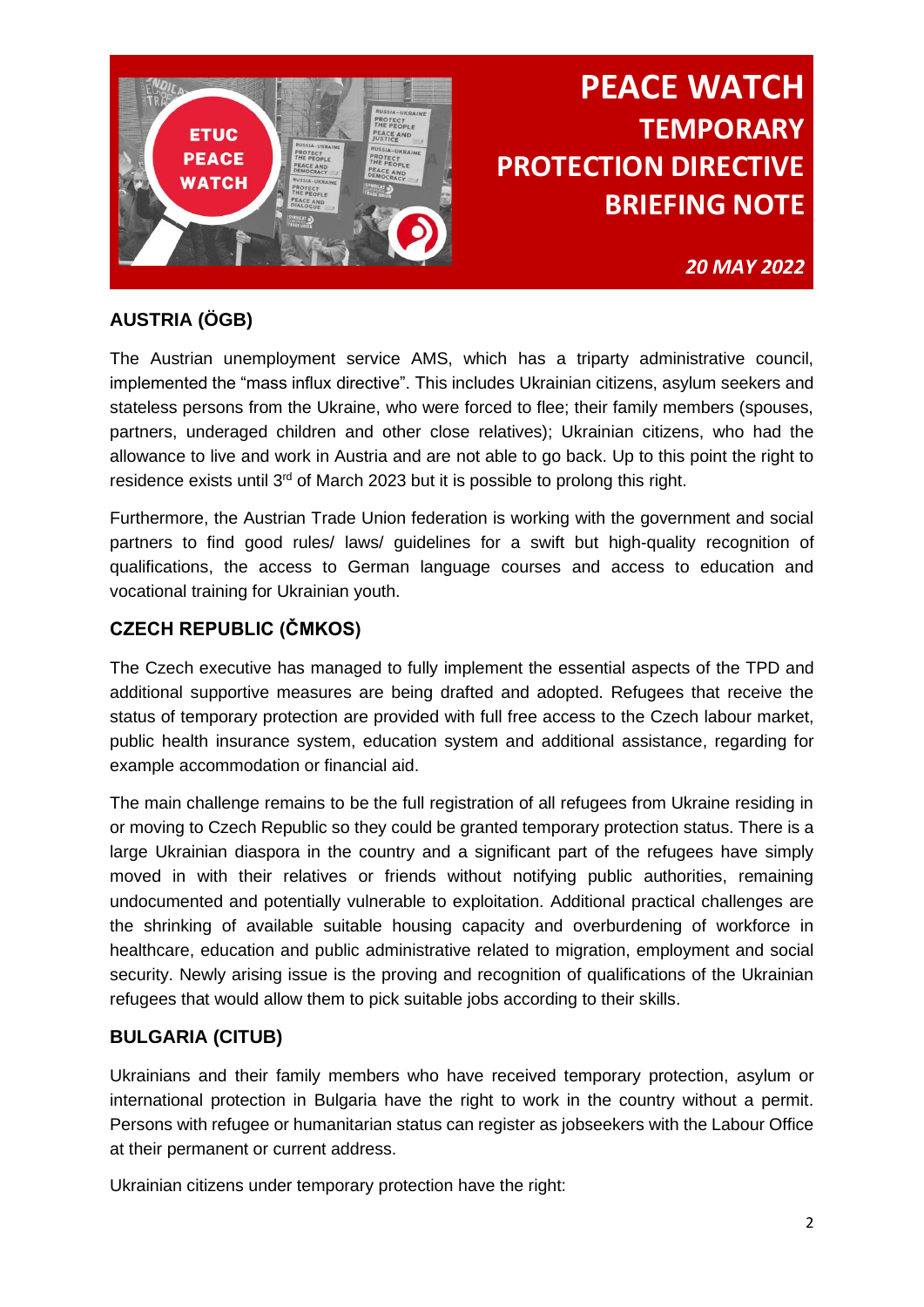

*20 MAY 2022*

- to remain on the territory of the Republic of Bulgaria
- to work in Bulgaria without a permit for access to the labour market, as well as to take language training courses
- of appropriate accommodation or of means of accommodation if necessary
- of social assistance
- of medical aid in case of emergency
- to return freely to their country of origin.

#### **Access to the labour market**

The Asylum and Refugees Act introduces the requirement of Art. 12 of Council Directive 2001/55 / EC of 20 July 2001 on minimum standards for the granting of temporary protection that aliens enjoying temporary protection have the right to work and vocational training. It follows that Ukrainian citizens enjoying temporary protection could work in Bulgaria without a work permit, register as jobseekers at an employment office at their permanent or current address and benefit from employment services and vocational training.

Ukrainian citizens who have the necessary documents proving Bulgarian origin can start working immediately (even before they have received a residence permit) only by registering with the Employment Agency. For this purpose, they must have an employment contract with a local employer for a period of at least 6 months.

Ukrainian citizens have the right to seasonal work of up to 90 days in agriculture, forestry and fisheries, hotels and restaurants in Bulgaria without interruption for 12 months. For this purpose, registration with the Employment Agency is required on the basis of a declaration submitted by the employer.

Ukrainian citizens who have applied for international protection and whose proceedings have not been completed within three months of submitting the application for reasons beyond their control have the right to work in Bulgaria without a work permit until the procedure is completed. Declaring the employment of Ukrainians in these cases is done by the local employer, who hired them under an employment contract.

Ukrainians and members of their families granted asylum or international protection in Bulgaria have the right to work in Bulgaria without a permit to access the labour market. People who have refugee or humanitarian status can register as jobseekers with the Labour Office at their permanent or current address.

#### **Access to education**

The country's regional education departments accept applications from Ukrainians seeking or receiving international or temporary protection who want to enrol their children in kindergarten or school. Depending on the age, the class completed so far, the location and the desire of the parents, the refugee children and students are directed to a specific educational institution. The aim is to complete this preparatory work as soon as possible so that refugees can join the training as soon as they receive official legal status in Bulgaria.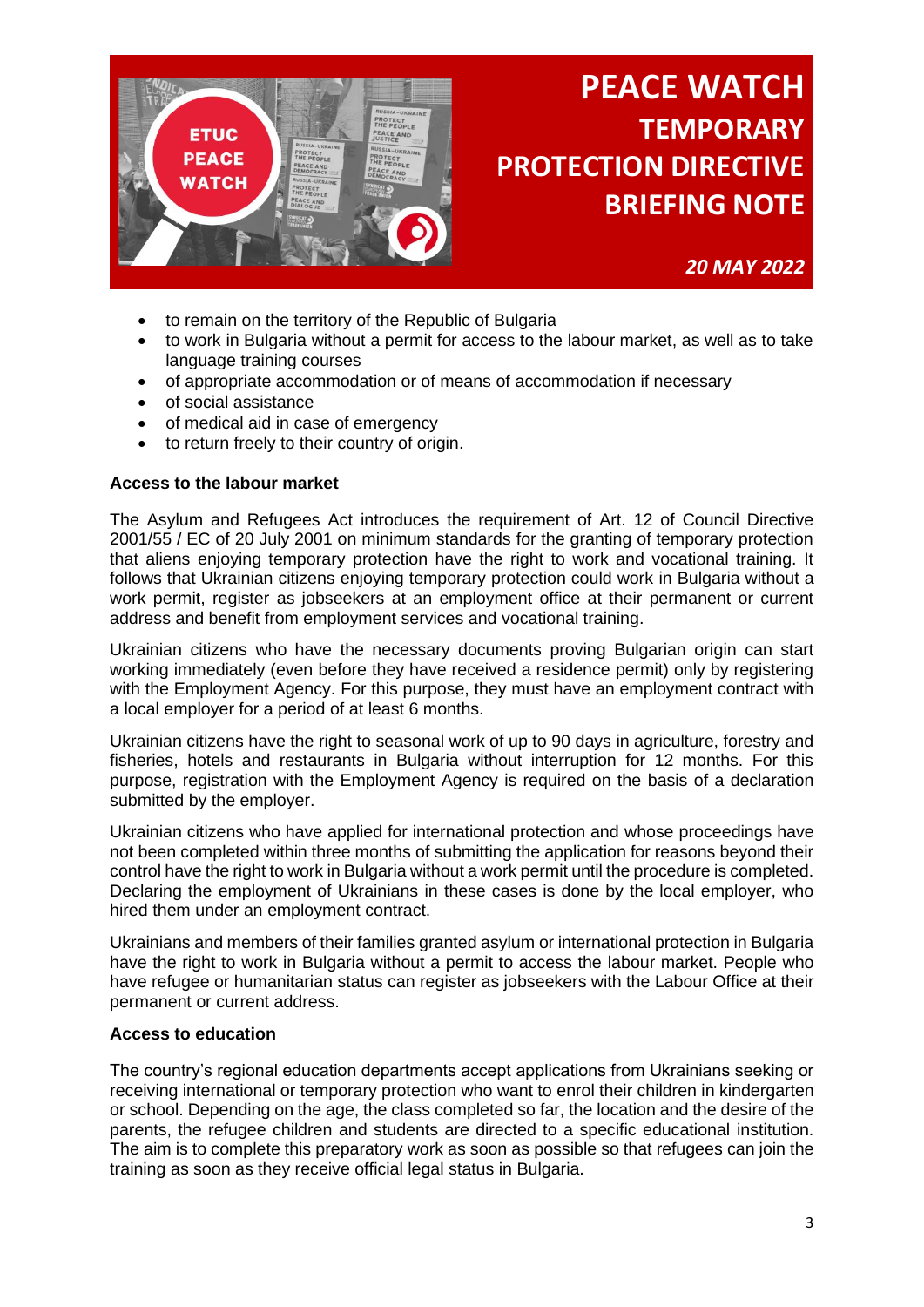

### *20 MAY 2022*

There are trained experts in each regional education center who have experience in the admission and training of children seeking or receiving international or temporary protection. A mechanism for the reception of refugee children in the Bulgarian educational system has existed since 2015. It was established in connection with refugees from the war in Syria.

The platform "е-просвета" is launching a Ukrainian "classroom", especially made for children from Ukraine. As of today, over 160 e-readable versions of textbooks up to 11th grade in Ukrainian are available on the platform and can be used free of charge.

#### **Temporary protection extension**

The Bulgarian Council of Ministers decided to extend until April 15<sup>th</sup> the possibility for people with foreign citizenship or statelessness who left Ukraine as a result of hostilities who entered and remained in Bulgaria to receive temporary protection without their express will and registration of temporary protection. Thus, both the people who have not yet received the status and the hoteliers who have accommodated them can rest assured that they will receive support from the state.

Meanwhile, the capacity of institutions to issue registration cards is progressively increasing. In the last 4 days alone, 40 new registration points have been opened in the country for temporary protection of those fleeing the war in Ukraine. 130 are already functioning jobs for submitting documents, located at 67 locations in 56 settlements. There are new registration points in the districts of Blagoevgrad, Burgas, Varna, Vratsa, Dobrich, Kardzhali, Kyustendil, Lovech, Pleven, Plovdiv, Razgrad, Ruse, Silistra, Sliven, Smolyan, Stara Zagora and Yambol.

As of 30 March, the total number of registered persons under temporary protection is 39% of all others in Bulgaria.

### **FRANCE (FO)**

Regarding the issue of integration of people fleeing Ukraine covered by the implementation of the EU temporary protection directive in the French labour market, a French Inter-services Committee has been put in place by the French Labour ministry and the Home Affairs Ministry with the French public employment services. Another French follow-up Committee has been put in place between the French government and French local authorities to support the implementation of the directive. French trade unions have been heard by the French government on this issue. An instruction has been sent to the French decentralized authorities clearing the implementation of the directive in line with the EC practical guidelines.

A short leaflet welcoming for people fleeing Ukraine has been issued by the Home Affairs ministry, and published in French and Ukrainian, on the 29th of March 2022 with a clear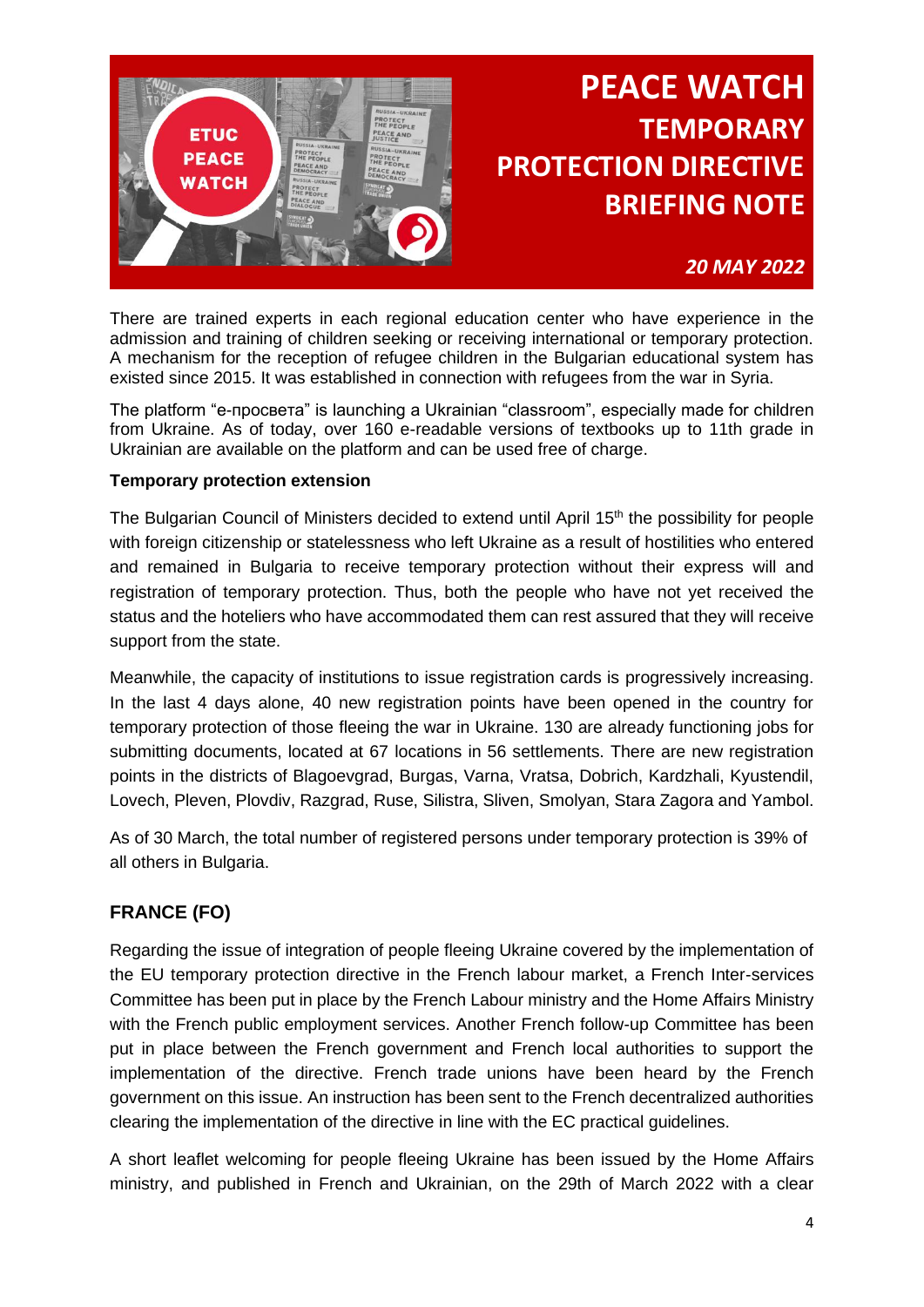

### *20 MAY 2022*

orientation towards local authorities and French public employment services in terms of employment. However, FO has pointed out, during the consultation on this document, that French trade unions' contact details were missing and mentioned some issues regarding distance language training (technical means, need to hire more teachers, responsibility of public authorities etc…).

Furthermore, a dedicated website has been put in place by the French government to support the placement of people fleeing Ukraine in companies and has also contributed to the [EURAXESS website](https://www.euraxess.fr/ukraine) of the European Commission with information on the services offered to people fleeing from Ukraine also in terms of housing, employment for researchers or the recognition of qualifications.

On the 1st of April, the decree n°2022-on the right to work for people under the temporary protection directive has been taken. This decree modifies the French Entry and Residence Code for Foreigners and the Right of Asylum (CESEDA) and more precisely add the last phrase at the end of article R581-4:

*"Where the beneficiary of temporary protection fulfils the obligations laid down in Article R. 581-1, he shall be placed in possession of a provisional authorization of residence valid for six months bearing the words "beneficiary of temporary protection".*

The provisional residence permit shall be renewed automatically for the duration of the temporary protection defined in the second paragraph of Article L. 581-3. However, the period of validity of the provisional residence permit may be limited to the period remaining until the end of the temporary protection. This provisional authorization of residence shall give rise to the right to pursue a professional activity."

This decree has also repealed the following article R581-6:

"The issue of a provisional work permit to a foreign national who has obtained a provisional residence permit under Article R. 581-4 is governed by the provisions of Articles L. 341-4, R. 341-1, R. 341-3, R. 341-4 and R. 341-7 of the Labour Code.

Where the period of validity of the employment contract submitted by the beneficiary of the temporary protection in support of his application is longer than the period of validity of the temporary protection, the provisional work permit shall be limited to the period remaining until the end of the temporary protection."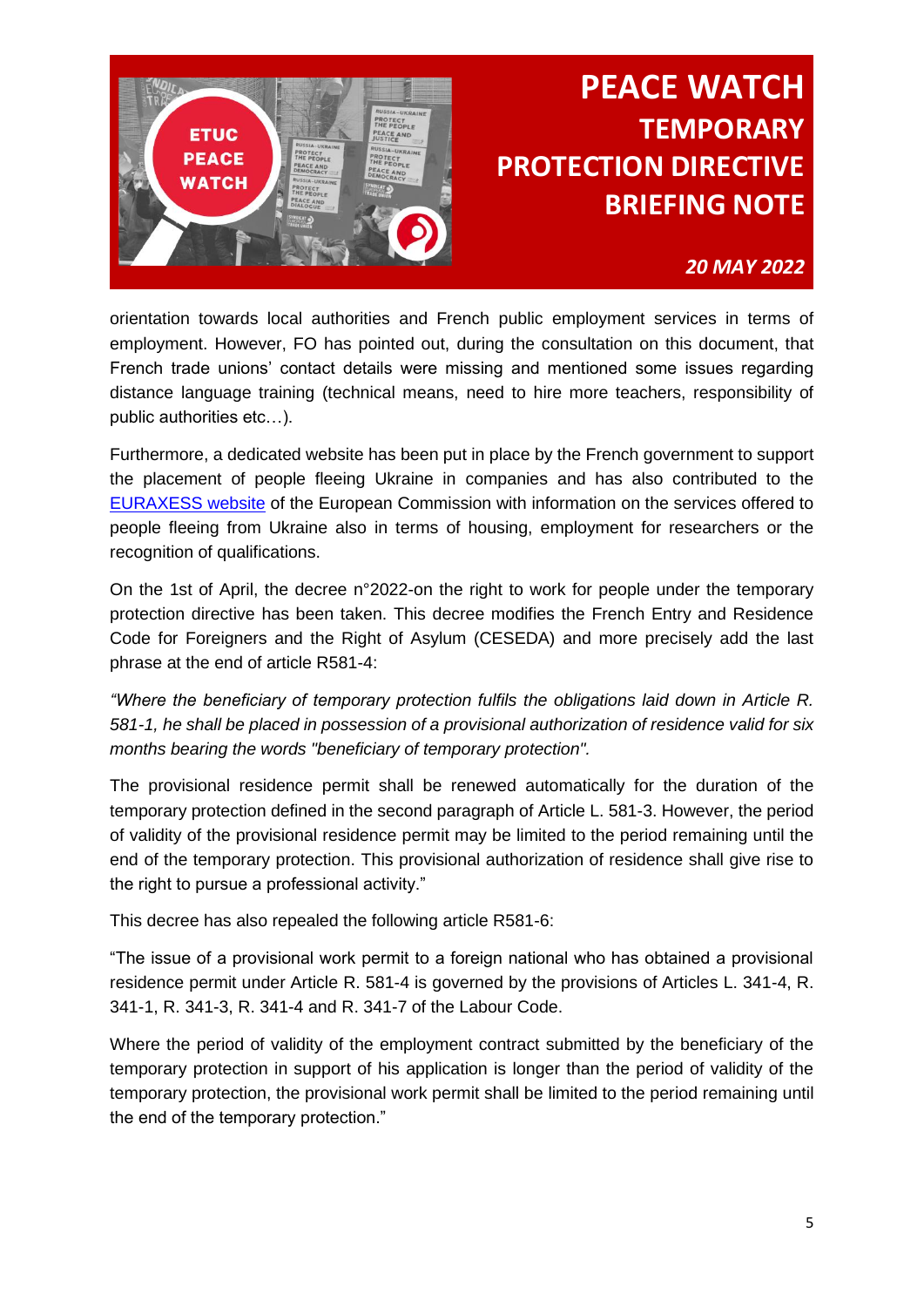

### *20 MAY 2022*

On the 22th of April 2022, the French government has given an update on childcare and access to schools for people fleeing from Ukraine with 11.588 children coming from Ukraine welcomed in primary, middle and high schools on the 21th of April 2022 since the start of the invasion.

### **GERMANY (DGB)**

Based on the decision Council of the European Union, March 4, 2022 to grant protection, to grant people fleeing from Ukraine a residence status (§ 24 Residence Act) which goes along with open access to employment health care and education.

Concerning the integration into training and work, employment agencies support refugees with their full range of services, e.g.: counselling, preparation of applicant profiles, placement activities and offering support instruments.

They can meet the specific needs of refugees in particular for young people (i.e. measures preparing for training, subsidized vocational training and financial support during training) and for adults (i.e. Measures for activation and vocational integration, training, grants for integration for employers and support with job applications).

An essential prerequisite for the integration of refugees from Ukraine into the labour market and the avoidance of precarious employment conditions is the recognition of qualifications. The costs for the recognition of foreign qualifications can be covered by the Federal Employment Agency. The German government has set up an [information portal](https://www.anerkennung-in-deutschland.de/html/de/index.php) on this topic.

Access to integration courses, vocational language courses and initial orientation courses for refugees from Ukraine is possible

Refugees from Ukraine can apply for benefits for housing, food, clothing, hygiene needs, medical care (including benefits for pregnancy and childbirth) and benefits for their personal needs currently under the Asylum Seekers' Benefits Act, but it is intended to make social benefits accessible via the social benefits act.

Various landing pages have been established to provide information to refugees:

- **BA** landing page
- Linking with the BMI's Germay4Ukraine platform is in preparation.
- BMAS [homepage](file:///C:/Users/vegenberger/Downloads/BMAS%20-%20Ukraine-Krieg:%20Informationen%20des%20BMAS)
- **EURES** website
- **[Faire Integration](https://www.faire-integration.de/)**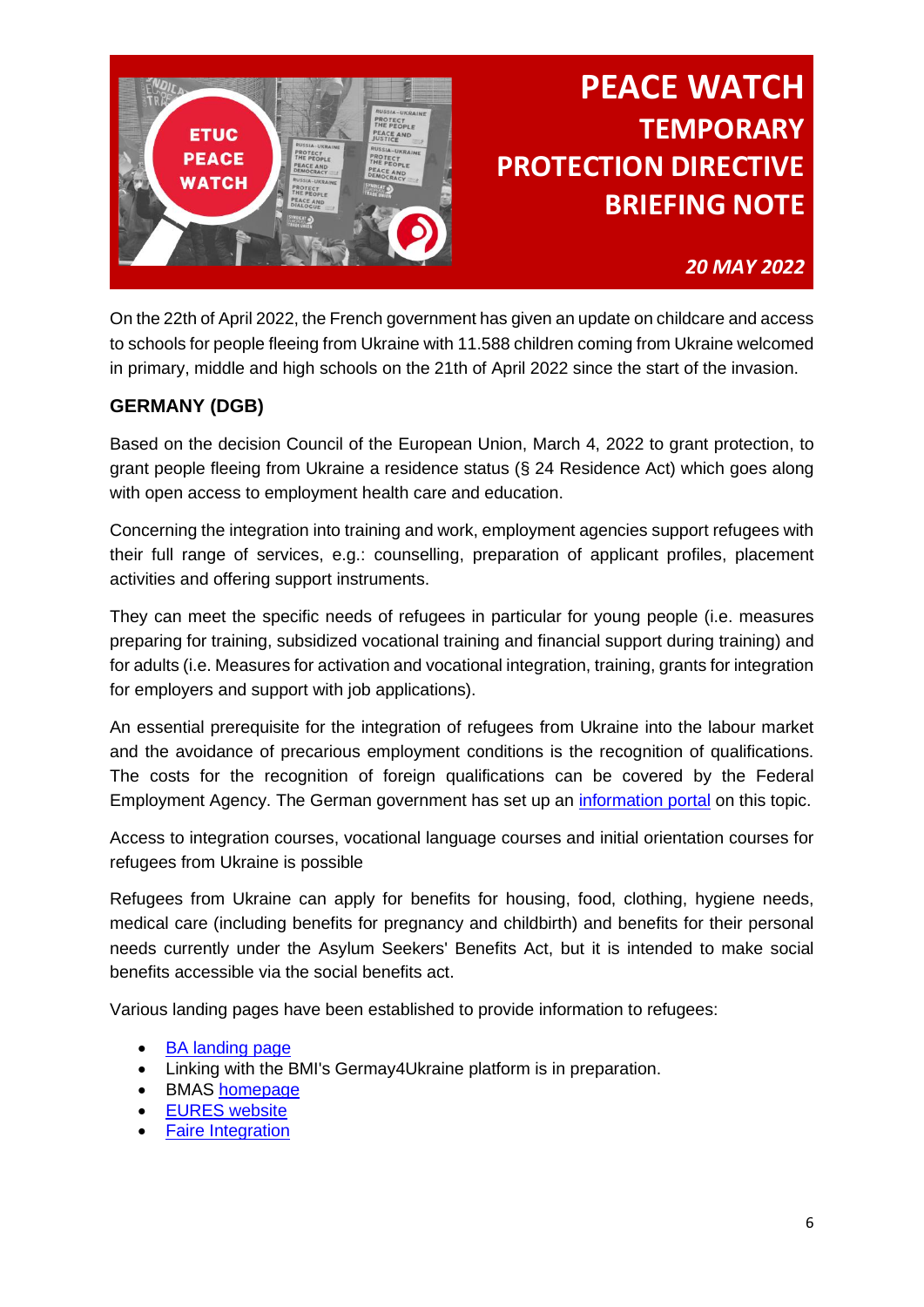

*20 MAY 2022*

## **GREECE (EKA)**

Over 19,000 refugees from Ukraine have crossed the Greek border since the start of the war in Ukraine (April, 2022). Part of them is Ukrainian citizens of Greek origin; in Ukraine there is a large Greek ethnic minority of about 200.000 people.

Ukrainians reached Greece through the Greek-Bulgarian land border (83%) and the international airports of Athens and Thessaloniki (17%). Many of them continued to other parts of the country where they have friends and relatives. As the majority of refugees are women and 1 in 3 are children, there is a need to address and prevent any potential danger of trafficking and sexual violence.

Greece has several hosting structures to welcome Ukrainians. A reception center in Promachonas, the main entry point from Bulgaria, was created together with a special entrance lane at the border. Sintiki (5km from Promachonas) is the facility used from the first days for those who arrive from Promachonas. The government had also set up two other facilities- at Elefsina (at the suburbs of Athens) and Serres (Nord Greece) to host Ukrainians, with 15,000 beds available. The number could be increased, if necessary, to 30,000.

The Government of Greece is coordinating the response to refugees from Ukraine. Local authorities, civil society organizations, citizens and the private sector also provide support on reception needs. In line with the European Union decision, Greece provides Temporary Protection to the refugees from Ukraine. To this end the Ministry of Migration and Asylum has created a number of dedicated platforms and websites:

- 1. [Registration for Temporary Protection in the country](https://apps.migration.gov.gr/temporary-protection/?lang=en)
- 2. [Information on accommodation, temporary protection and other related issues](https://migration.gov.gr/en/ukraine)
- 3. [State Accommodation](https://migration.gov.gr/accomodation-ukraine/)

4. A [website](https://migration.gov.gr/en/helpukraine/) hosting humanitarian requests to the Ukrainian refugees: public and private bodies, civil society organizations and citizens may digitally submit the way they want to contribute for the Ukrainian refugees.

Within the 90-day period, refugees from Ukraine are granted a 1 year temporary protection by the Asylum Service of the Ministry of Immigration and Asylum; this gives them the right of access to the labour market and to medical care, in accordance with Directive 2001/55 of the Council of the European Union [\(Ministry of Migration and Asylum\)](https://migration.gov.gr/wp-content/uploads/2022/03/Info-for-Displaced-People-from-Ukraine-Final-2-3-22.pdf)).

The Ministry has created an electronic pre-registration platform starting on March 28 to allow all potential beneficiaries to transfer their basic data and to receive a personalized appointment at the Asylum Service Offices. The process of receiving a temporary protection started on April 4th at the Regional Asylum Offices of Thessaloniki, Attica, Patras and Crete. There is a possibility of a fast-track process of identification and provision of a special biometric identity of 12 months stay to those Ukrainian citizens wishing to remain in Greece.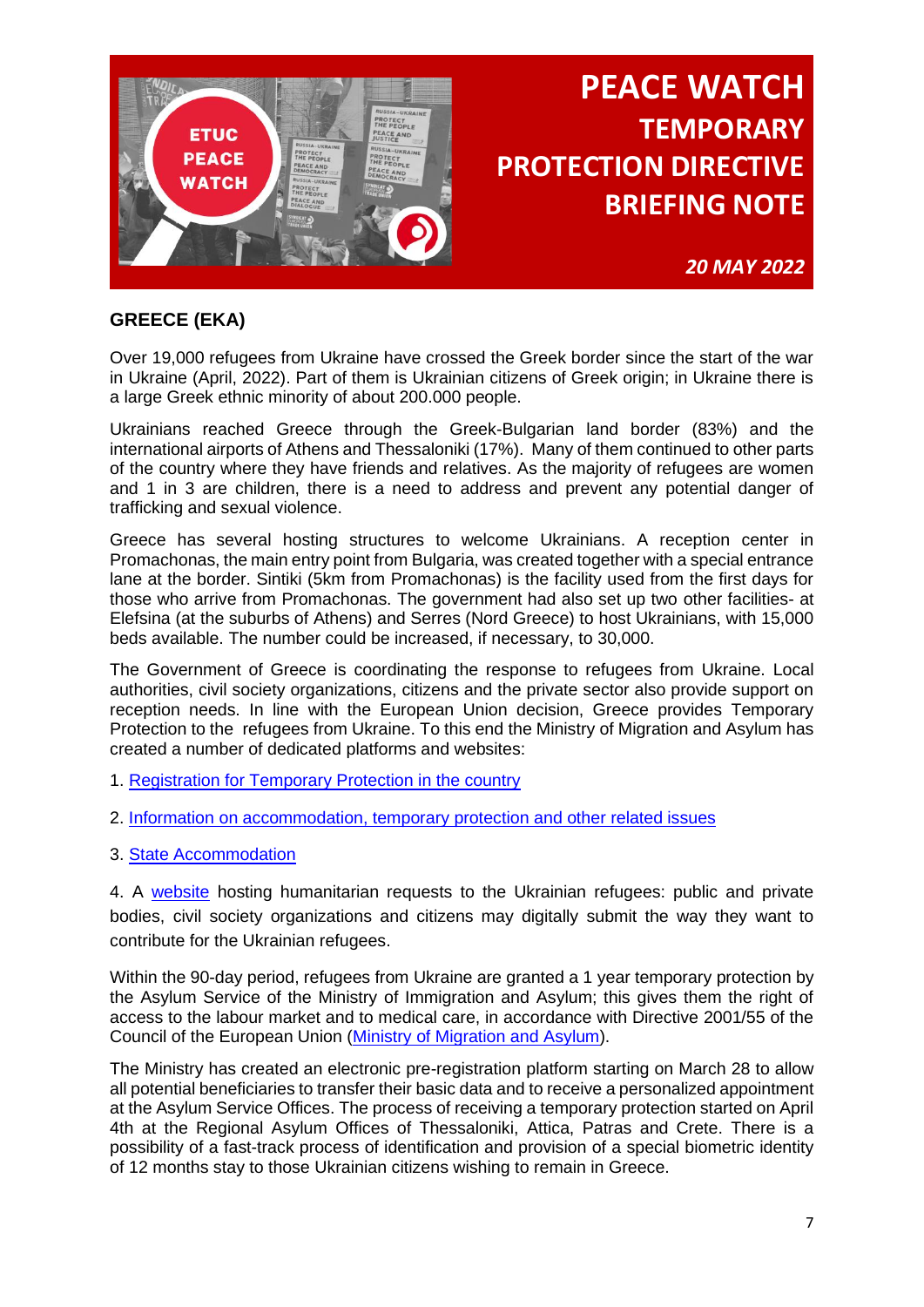

### *20 MAY 2022*

Short-term accommodation is provided in the open structure of Sintiki for those who wish, until the process of issuing required documents is completed. The Ministry of Migration and Asylum is providing accommodation immediately in other accommodation structures already available. In the case of **unaccompanied minors**, the National Mechanism for the Identification and Protection of Unaccompanied Minors of the Ministry of Immigration and Asylum is activated for the transfer of the children to special emergency accommodation facilities; thereafter, the relevant identification (if necessary) and procedure is followed.

#### **The challenges arising from its practical implementation**

Currently most arrivals from Ukraine are expatriates or have their families in Greece. The rest will be transferred from the services of the Ministry of Immigration and Asylum to special reception structures.

Municipalities in cooperation with the Ukrainian embassy in Athens from the very first moment started gathering and sending first emergency essentials to Ukraine through the closer hub to Greece in Romania.

The Municipalities of Attica also have expressed solidarity with the victims of the war in Ukraine, there is a big mobilization in their support – food and medicine are collected, issues of accommodation of the refugees are being discussed.

The Coordination Center for Migrant and Refugee issues of the Municipality of Athens as a link between government, municipal services, civil society actors and international organizations has launched a registration of services (Protection for children, Education, Healthcare, Access for accommodation and housing, etc.) that can serve displaced Ukrainian citizens. It will be updated on a daily basis by its members and will be available to all.

For the time being Ukrainian refugees receive a warm welcome by Greek authorities, but this fact raises questions why the same procedures did not apply to all asylum seekers in Greece; the environment for people seeking shelter having crossed Turkish borders is quite different and should reignite the discourse about Europe's response to refugees in general, and particularly the discourse about the "real refugees" from Ukraine and rest TCNs being treated as "second-class refugees".

Greece, due to its geographical location, has been receiving refugees uninterruptedly all the previous years. This reduces its share of responsibility for refugees from Ukraine, however, since the expected number of refugees is huge, the country will be held liable if it becomes mandatory.

### **LUXEMBOURG (OGBL and LCGB)**

Following the beginning of the Russian military invasion in Ukraine on February 24, an increasing number of people have been forced to flee their country. In response to this crisis, the European Union (EU) decided, on March 4, to activate directive 2001/55/EC on temporary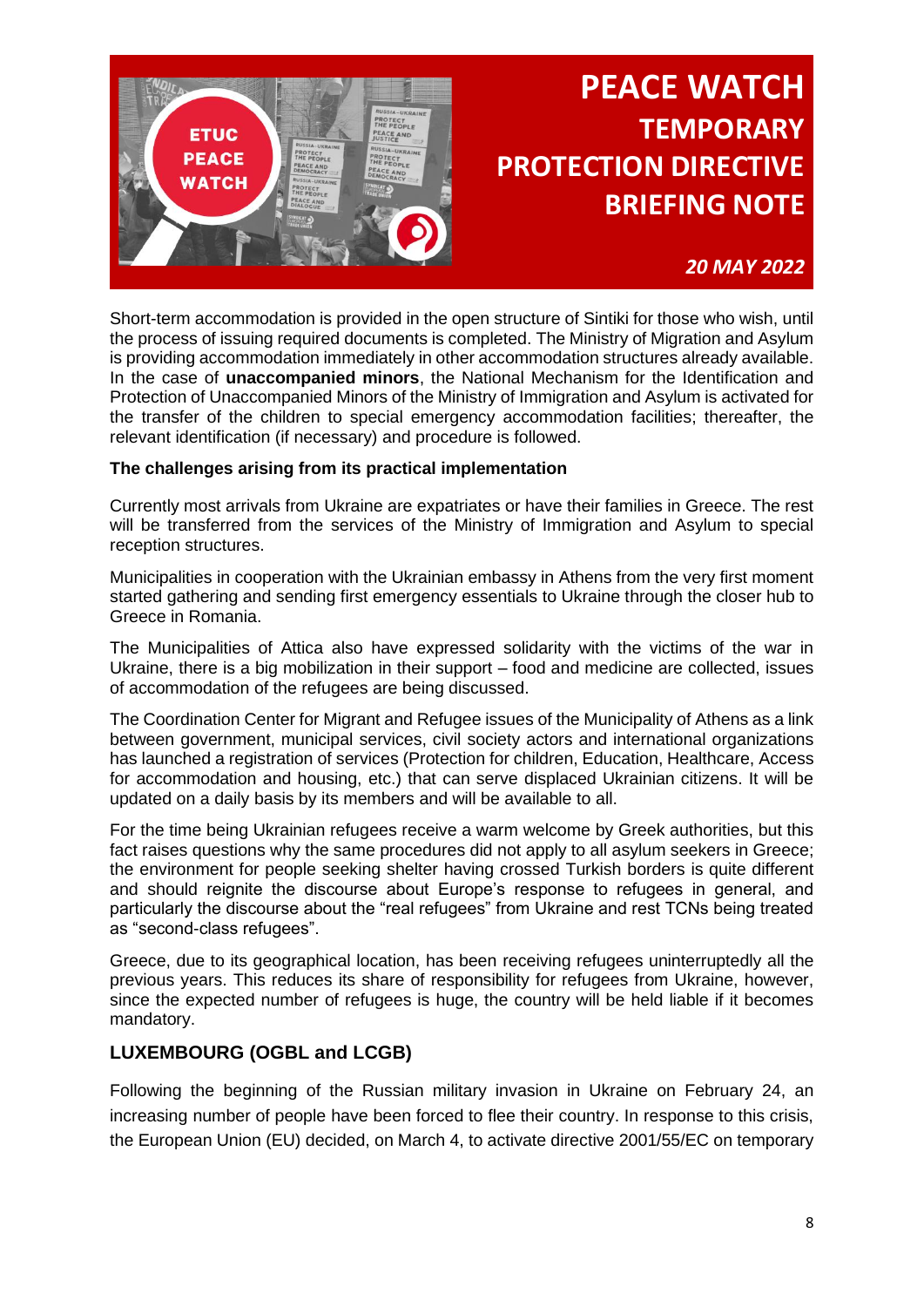

### *20 MAY 2022*

protection. In this context, several procedures have been put in place in Luxembourg to receive and support refugees arriving from Ukraine.

Temporary protection is granted to people who lived in Ukraine before February 24, 2022, and who arrived in Luxembourg on February 24, 2022, or a few days earlier. This protection status concerns Ukrainian nationals and their family members. However, citizens of third countries other than Ukraine, who lived in Ukraine at the time of the Russian invasion, are also concerned by temporary protection measures until they can return to their country of origin under safe conditions. Temporary protection is granted for a period of one year, until March 4, 2023. However, after this date, it can be renewed for six-month periods for a maximum of one year.

Regarding the procedure for applying for temporary protection, displaced persons arriving from Ukraine are invited to fill out a form with their contact information and contact the Immigration Department of the Ministry of Foreign and European Affairs. The application form is available in English, French, Ukrainian and Russian.

### **Access to the labour market**

The Directive on temporary protection foresees that, Ukrainian refugees benefiting from temporary protection must be allowed to carry out an employed or self-employed activity for a period not exceeding the duration of the temporary protection. They should also be allowed to participate at adult education programs as well as vocational training. The directive also stipulates that the labour law provisions of the Member States must apply to beneficiaries of temporary protection, in particular with regard to remuneration and access to social security schemes.

People under temporary protection do not need a specific work permit and have free access to the Luxembourg labour market as long as their temporary protection certificate is valid. They can be hired under a regular employment contract and are eligible to all provision of the labour law applicable in Luxembourg. Ukrainian refugees can register to the Luxembourg employment agency (ADEM) and will then be guided in their job search and will be informed on professional training. Employers who are interested in hiring Ukrainian refugees are therefore asked to declare their job vacancy to the ADEM.

It is important to underline that people who have obtained temporary protection in Luxembourg cannot automatically access the labour market of another Member State, as this access is subject to the national rules of the country in question.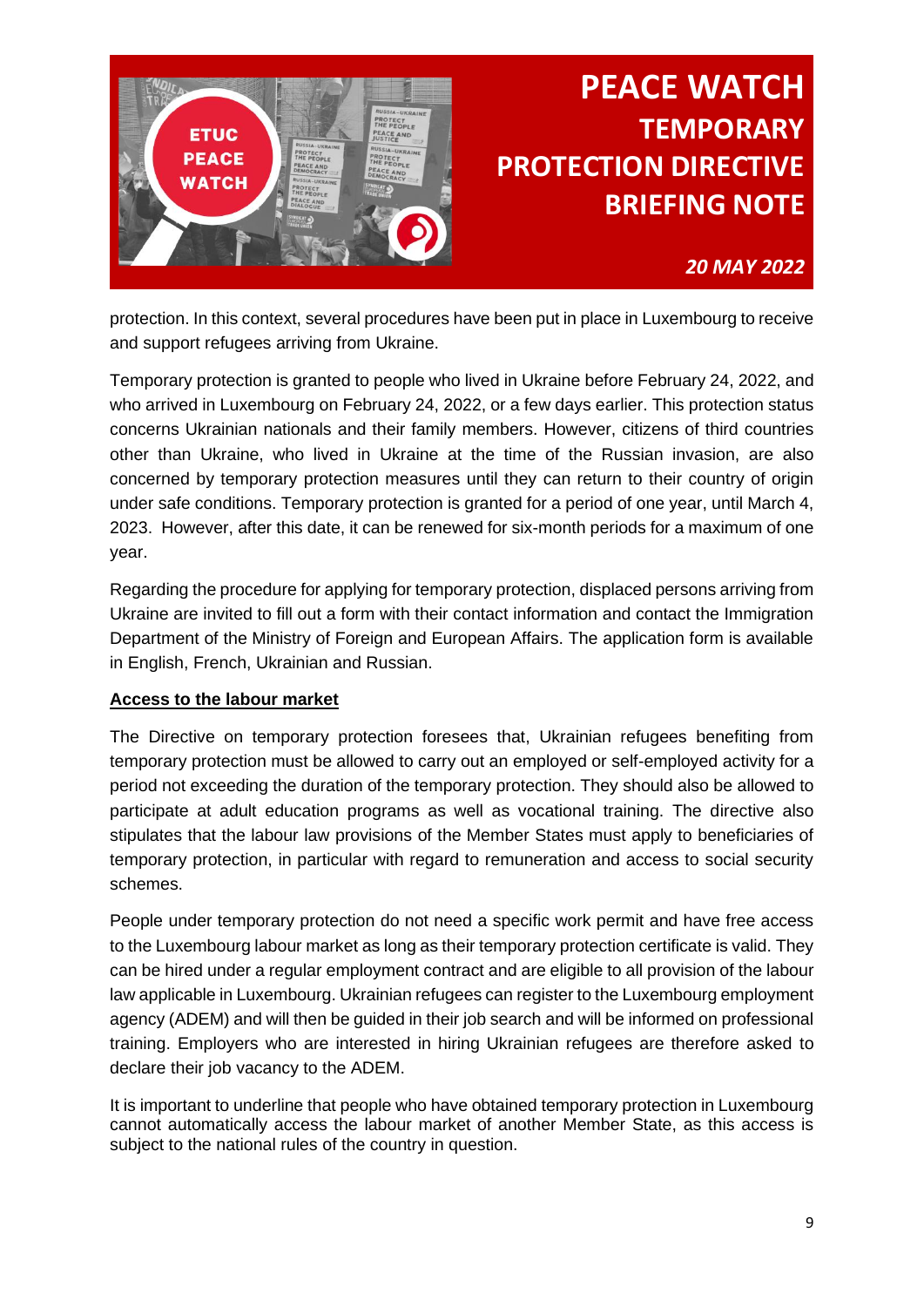

### *20 MAY 2022*

In order to facilitate the integration of Ukrainian refugees into the labour market, the Ministry of labour and the Luxembourg employment agency (ADEM) published an information sheet containing the most relevant information on labour law, job search as well as the registration to the ADEM. This information sheet contains information, in particular on minimum wages, working hours and statutory holidays applicable in Luxembourg. It is available in different languages on the [website](http://www.adem.public.lu/en/actualites/adem/2022/03/ukraine-info.html.) of the ADEM.

#### **Access to accommodation and medical care**

Regarding accommodation and medical care, the directive stipulates that Member States must ensure that beneficiaries of temporary protection have access to appropriate accommodation and medical care.

The Luxembourg government has set up a first reception center to accommodate people fleeing the war in Ukraine. The SHUK ("Structure d'hébergement d'urgence au Kirchberg"), which is the first contact point for those arriving in Luxembourg, offers shelter for the first few days and meals as well as basic necessities. Pets are also allowed in the shelter where a special area has been set up for them.

In addition, the National Reception Office – *Office national de l'accueil* (ONA) currently has 57 accommodation facilities where they can receive Ukrainians.

Beneficiaries of temporary protection have access to the "material conditions" of the ONA, which allows them to receive financial support in the form of money or vouchers. The ONA also provides for food and clothing.

Concerning the access to medical assistance, medical centers in Luxembourg are available for Ukrainian refugees and offer medical advice even if they are not yet affiliated to the social security system.

#### **Access to the education system**

The directive highlights that people under 18 years benefiting from temporary protection must have access to the education system under the same conditions as nationals of the host Member State.

In Luxembourg, refugees from Ukraine have the right to access the education system under the same conditions as Luxembourg citizens. Information on the Luxembourg school system is provided by the *Service de scolarisation des enfants étrangers of the Ministère de l'Education nationale (SECAM).* Ukrainian refugees have the possibility to get in touch with intercultural mediators who will help them with any questions related to the schooling of their children. This service is provided in English and Ukrainian.

Regarding access to university studies, the Minister of National Education may recognize the degree and year (or more, if applicable) of study done in Ukraine. Students can apply to enroll in a study program at the University of Luxembourg starting at the beginning of the academic year 2022/23, using a simplified procedure already used for refugee students in Luxembourg.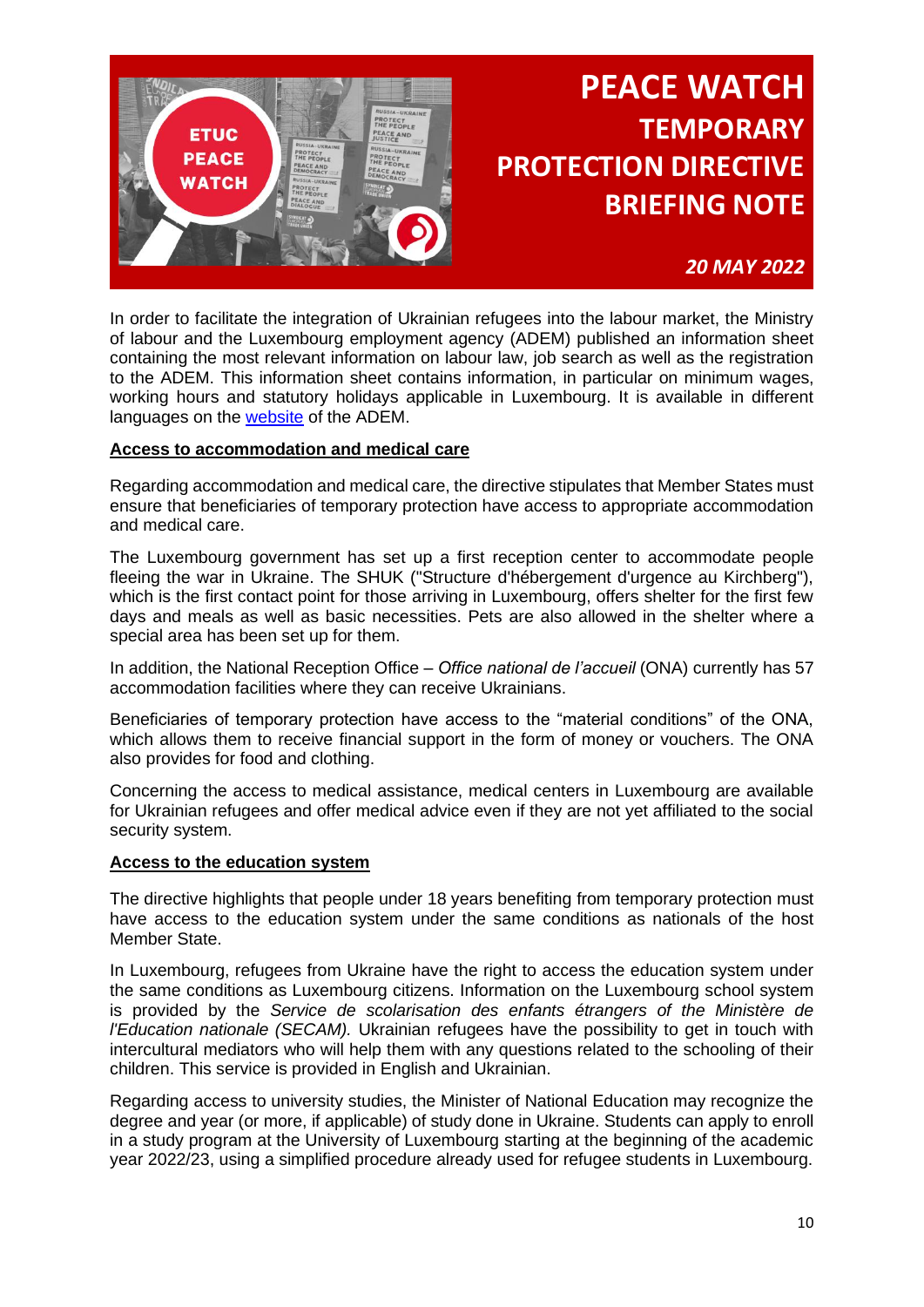

*20 MAY 2022*

## **ITALY (CGIL-CISL-UIL)**

Italian Trade Unions NIDIL CGIL, FELSA CISL, UIL TEMP - representing atypical/precarious workers - signed an [agreement](https://etuc-my.sharepoint.com/:b:/g/personal/mmiletti_etuc_org/EfGav319ZxRIsoGhw3BOVD8B9nbI0dQk_j9SBK-yuGrYiA?e=kkBhIb) with Assolavoro (the employers' association of temporary agency workers affiliated of Confindustria), at promoting the reception, inclusion and labour integration of refugees. In the context of the dramatic crisis caused by the war in Ukraine, the concrete measures adopted are aimed at all refugees, from any country.

The [agreement](https://etuc-my.sharepoint.com/:b:/g/personal/mmiletti_etuc_org/EZCY6fOTKCVIiZ9ofM7l0f0BTyRDnJYq_VYT74dKvMpFSw?e=I6GROM) provides for Italian language, culture, and civic courses for refugees; subsequently, professional training courses will be provided - as well as the reimbursement for any costs incurred for participating in the courses (food, accommodation, and transport). These people will be granted support allowances, access to nursery schools, reimbursement for basic necessities for infants, for school supplies and for psychological assistance. The program will end on 31 October 2022.

## **SPAIN (UGT)**

In the case of mass movements of asylum seekers, such as the one taking place as a result of the Russian invasion of Ukraine, and the need for help and refuge for millions of people, access to employment also needs to be taken into account and is addressed in the Temporary Protection Directive, among other issues.

All Member States have to take the necessary measures to ensure that people acquire the necessary residence permits and obtain the necessary visas to make it easier for them to access employment. Thus, Article 12 of the Directive mandates Member States to authorise persons enjoying temporary protection, for the duration of such protection, to engage in paid employment or self-employment, in accordance with the legal requirements of the State for the pursuit of the profession concerned, and in respect of both employment and vocational training.

They may also have access to training actions and measures, and may not be discriminated against in the employment relationship they may begin to develop, neither in terms of pay nor other working conditions or access to the Social Security system.

In this regard, in Spain, the Minister of Inclusion, Social Security and Migrations, José Luis Escrivá, explained to the Commission on Labour, Inclusion, Social Security and Migrations of the Spanish Congress of Deputies, the "Reception Plan for displaced persons from Ukraine", within the framework of Directive 2001/55.

Spain has also regulated, through a joint Ministerial Order1 of the Ministries of Social Inclusion and Interior, a "simplification of the procedures that allow displaced persons to obtain a work and residence permit in 24 hours".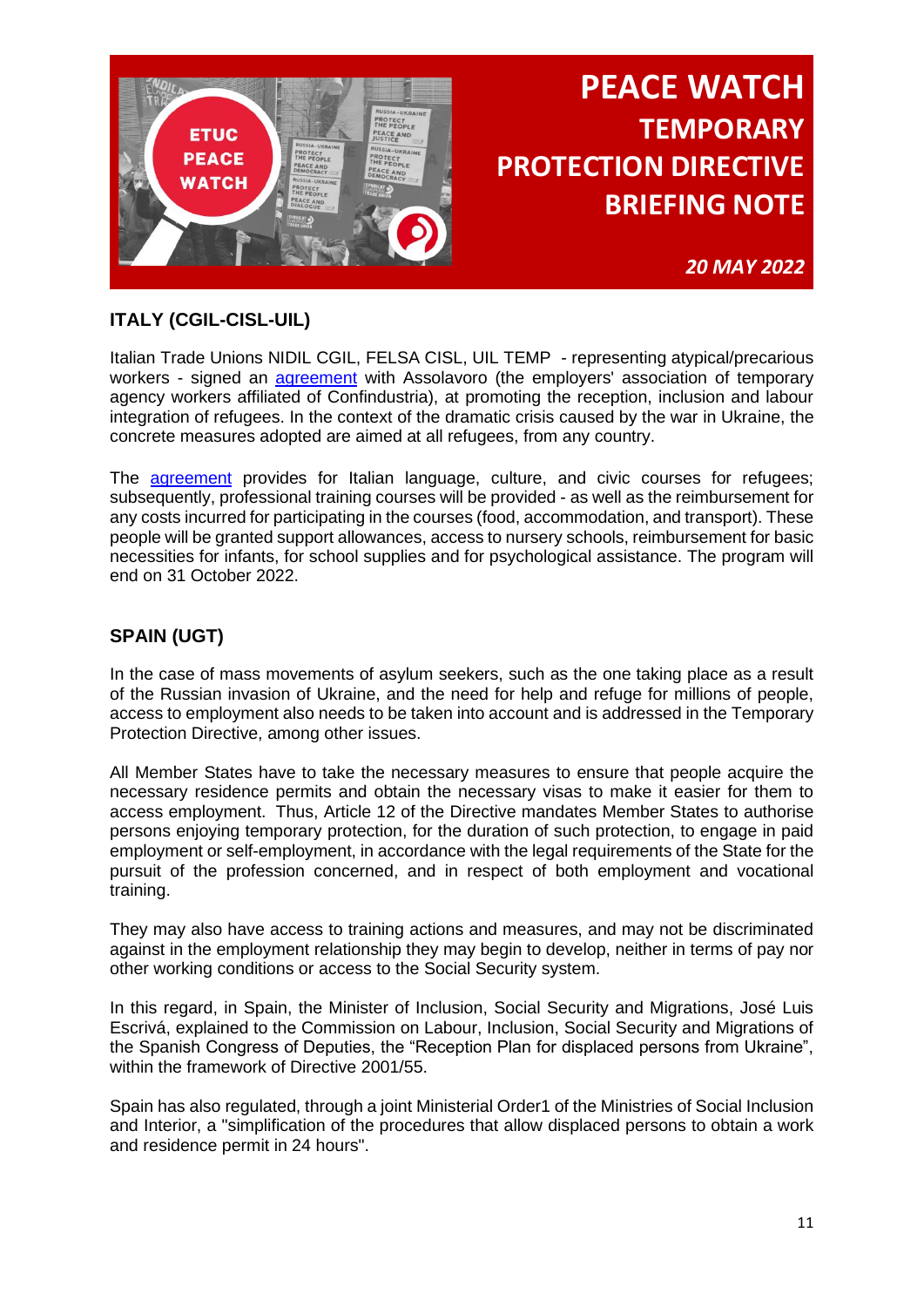

### *20 MAY 2022*

The regulation allows the procedures to be carried out both in the Reception, Attention and Referral Centres of the Ministry of Inclusion and in the police stations set up by the Ministry of the Interior. According to the information available so far, Spain is receiving more than 12,000 people from Ukraine as a result of Russia's invasion.

Please find [here](https://etuc-my.sharepoint.com/:b:/g/personal/mmiletti_etuc_org/EUfok2nAuNhDne3kQjdh0D8BF_Cvbuiyn-Vgp5hWTpMYfA?e=jssRFc) the summary (in Spanish) of the most important legislative and non-legislative measures adopted in Spain.

### **SPAIN (CCOO)**

The Spanish government has opted to develop the Council recommendation of 4 March from the perspective of the Commission's proposal of 3 March, that is, by recognising automatic protection for all people - Ukrainian or otherwise - who flee the country.

However, the Spanish government has dispensed with social dialogue in order to develop these initiatives, while it is tackling agreements with private companies (especially banks) for labour assistance and guidance programmes, despite the existence of permanent mechanisms for institutional social dialogue such as the Tripartite Labour Commission, which it ignores.

The problems of implementation arise from the Council's own agreement of 4 March to protect, in an automatic and generalised manner, only people with Ukrainian nationality, without taking into account that the reason for flight is the same - war - as for other people, regardless of their nationality and legal status in Ukraine. Leaving it to individual member states to act with respect to non-Ukrainians. Sectors of EU doctrine point to discrimination that is incompatible with Article 2 TFEU itself.

### **POLAND (OPZZ)**

In connection with the armed conflict on the territory of Ukraine, a special legal regulation has [been created in Poland,](https://www.gov.pl/web/udsc-en/the-law-on-assistance-to-ukrainian-citizens-in-connection-with-the-armed-conflict-on-the-territory-of-the-country-has-entered-into-force) providing a legal basis for legal stay to citizens of Ukraine who have been forced to leave their country of origin.

The subjective scope of *the Act of 12th March 2022 on assistance to Ukrainian citizens in connection with armed conflict on the territory of that state*, the so-called "special act" differs from the scope of the Council Implementing Decision (EU) 2022/382 establishing the existence of a mass arrivals of displaced persons from Ukraine within the meaning of Article 5 of Directive 2001/55/EC, and having the effect of introducing temporary protection.

The Act on assistance to Ukrainian citizens in connection with armed conflict on the territory of that state sets out, inter alia, specific rules for legalising the stay of Ukrainian citizens (and their spouses who do not hold Ukrainian citizenship) who have come to Poland from the territory of Ukraine in connection with military operations conducted on the territory of that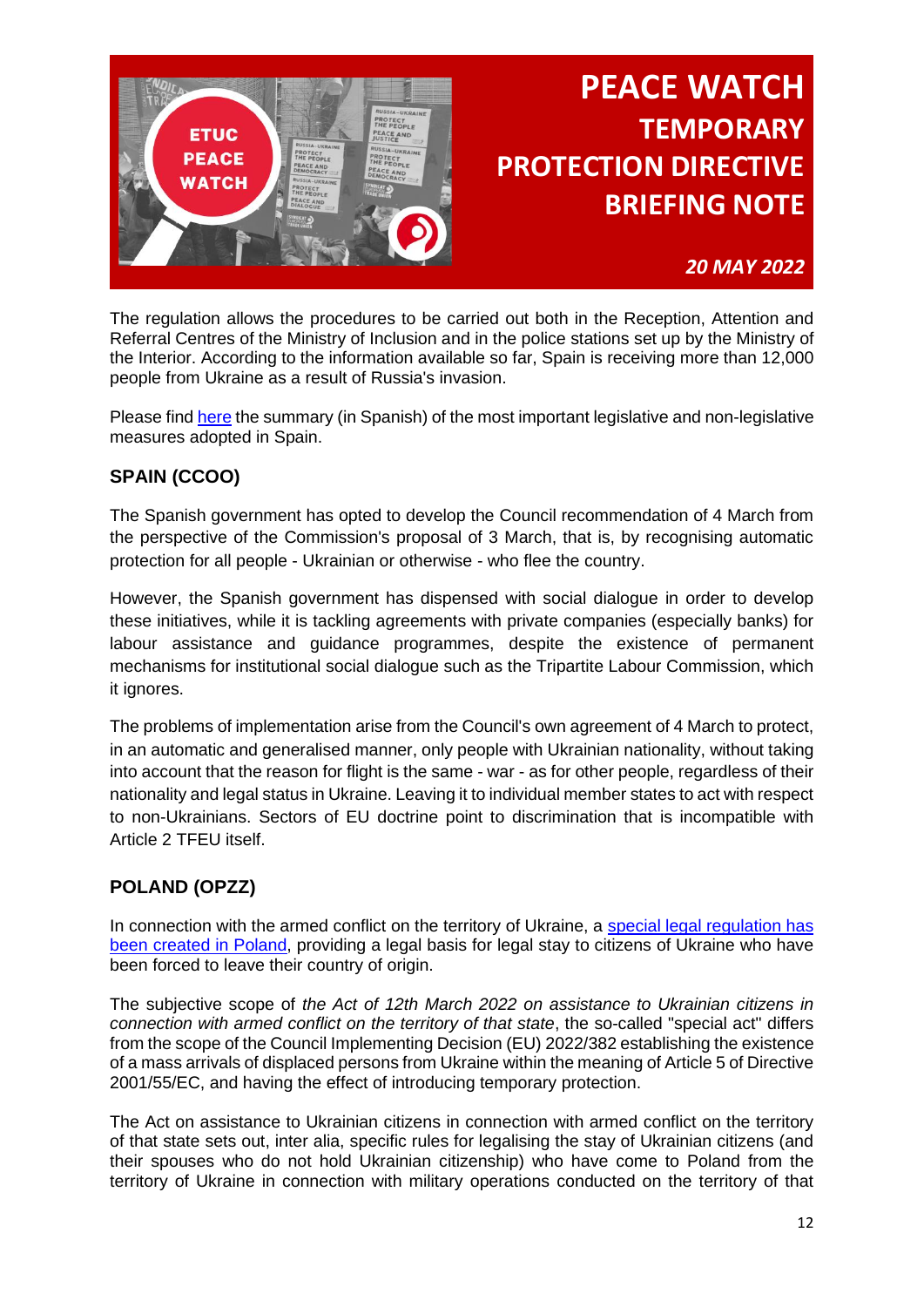

*20 MAY 2022*

state, and of Ukrainian citizens holding a Card of the Pole who, together with their immediate family, have come to the territory of Poland because of those military operations.

Foreigners who are not covered by the Act on assistance to Ukrainian citizens in connection with armed conflict on the territory of that state and belong to the category of displaced persons mentioned in art. 2 (1) and (2) of the EU Council Implementing Decision establishing the existence of a mass arrivals of displaced persons from Ukraine **may benefit from temporary protection on the territory of Poland**. This applies to: stateless persons or citizens of third countries other than Ukraine who can prove that before 24 February 2022, they were legally residing in Ukraine on the basis of a valid permanent residence permit issued in accordance with Ukrainian law and are unable to return to their country or region of origin in safe conditions; stateless persons or citizens of third countries other than Ukraine (and their family members) who, before 24 February 2022, enjoyed international protection or equivalent national protection in Ukraine.

#### **Access to the labour market**

Access to the Polish labour market for Ukrainian citizens is guaranteed. In order to use this solution, an employer will have to notify the competent labour office within 14 days of employing a foreigner. Ukrainian citizens can also benefit from labour market services in the form of, inter alia, job placement, vocational counselling, and training - on the same principles as Polish citizens.

#### **Economic activity**

Ukrainian citizens can undertake and carry out economic activity on the territory of Poland on the same principles as Polish citizens, provided that they obtain a Personal ID Number (PESEL) number.

#### **Social assistance and maintenance support**

Governors and local authorities have made provisions for assistance to Ukrainian citizens. It may consist of accommodation or/and providing a full board. In addition, any entity, in particular, a natural person running a household, which includes lodging and food for Ukrainian citizens fleeing the war, may receive a benefit on the basis of a contract concluded with the municipality. This benefit will be paid for a maximum period of 60 days, and its amount is determined by a regulation of the Council of Ministers. Citizens of Ukraine can apply for a oneoff living allowance. In particular, this involves covering expenses for food, clothing, footwear, personal hygiene products and housing costs.

#### **Social benefits**

Ukrainian citizens have access to social assistance, parental benefit, family benefits, Good Start, family care capital or funding to reduce the fee paid by the parent for the stay of a child in a crèche, children's club or day-care centre.

#### **Healthcare**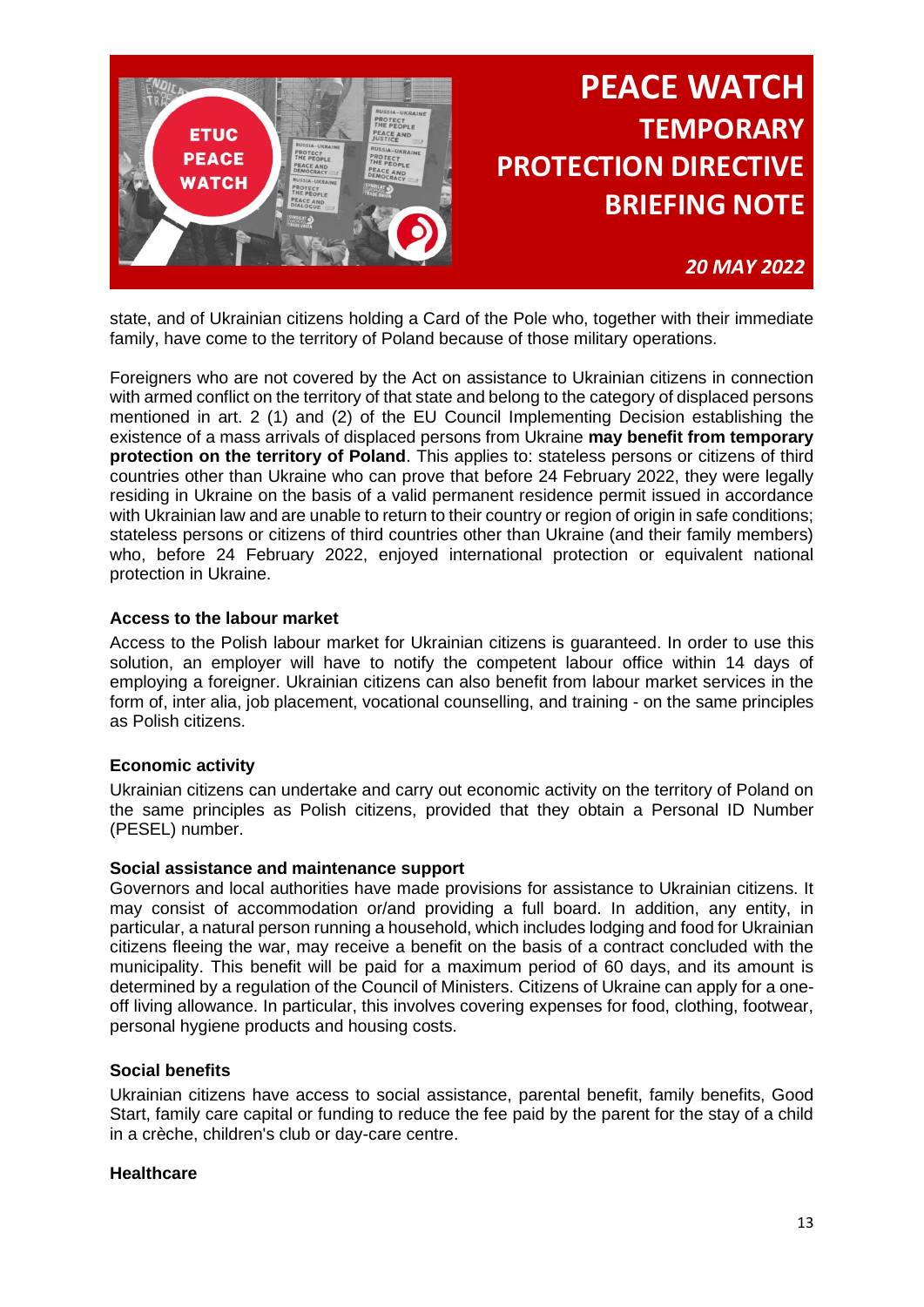

### *20 MAY 2022*

Every citizen of Ukraine legally residing in Poland is guaranteed access to the public health care system on the same basis as Polish citizens. The National Health Fund will pay for any medical service for a Ukrainian citizen in public health care. Funding for these benefits will be guaranteed from the state budget.

The OPZZ presented its opinion during the legislative process to the draft of the Act on assistance to Ukrainian citizens in connection with an armed conflict in the territory of that state. According to the OPZZ, the act differentiates the legal situation of citizens who were forced to flee outside the territory of Ukraine as a result of the hostilities in Ukraine. The dominant group of refugees in Poland are the citizens of Ukraine, but there are also citizens of Nigeria, India, Georgia and other countries. In the opinion of OPZZ, the Act should also include aid measures for persons who are not citizens of Ukraine - without differentiating the situation of people leaving Ukraine in terms of nationality.

## **SWEDEN (TCO, SACO and LO)**

On 21 March, Minister of Labor Eva Nordmark and Minister of Integration and Migration Anders Ygeman reported on what applies in the Swedish labor market for persons covered by temporary protection under the Mass Refugee Directive. Maria Mindhammar, Director General of the Swedish Public Employment Service, also attended the press conference.

The Mass Escape Directive gives Ukrainians the right to work in Sweden. Persons who have a residence permit with temporary protection who have the right to work in Sweden also have the opportunity to register as a jobseeker with the Swedish Public Employment Service. The authority can in various languages provide tips, advice and support about the labor market and applying for a job in Sweden.

Both the ministers and the Director General of the Swedish Public Employment Service repeated several times that the situation on the labor market continues to improve after the steep fall during the onset of the pandemic and that the demand for labor is very strong.

Areas where the Swedish Public Employment Service increases focus due to the refugee situation:

- Registration and the first meeting with the Swedish Public Employment Service
- Mapping of competencies
- Review of possible labor market policy initiatives
- Make it easier for Ukrainians and employers to find each other

Within the initiative Swedish from day one, "folkbildning" has since 2015 contributed to people who come to Sweden gaining increased knowledge of the Swedish language and information about